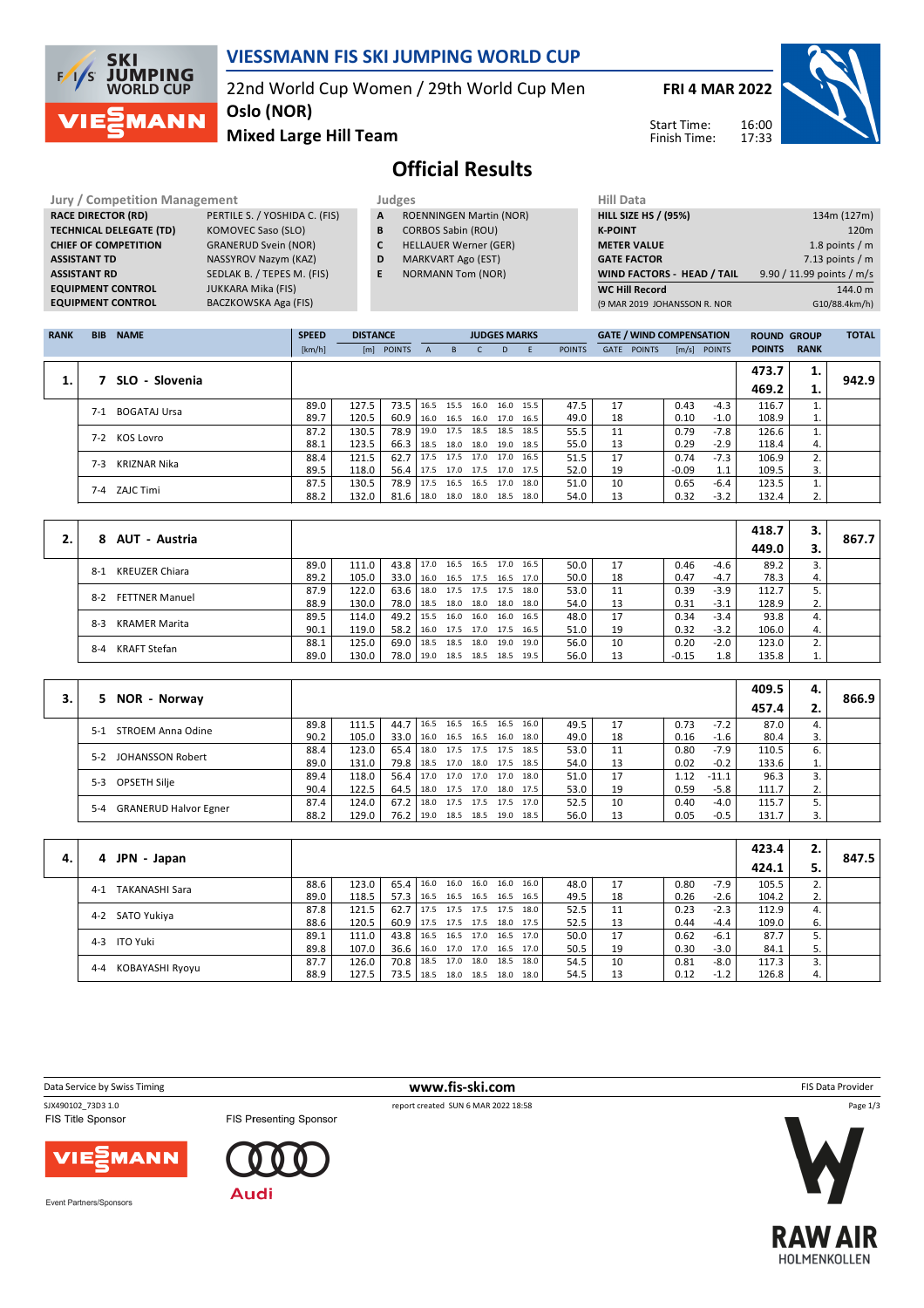

## **VIESSMANN FIS SKI JUMPING WORLD CUP**

22nd World Cup Women / 29th World Cup Men

**FRI 4 MAR 2022**



**Mixed Large Hill Team**

Start Time: Finish Time:

# **Official Results**

| <b>RANK</b> | <b>BIB</b> | <b>NAME</b>                | <b>SPEED</b> | <b>DISTANCE</b> |            |      |                | <b>JUDGES MARKS</b>      |      |      |               |      | <b>GATE / WIND COMPENSATION</b> |         |                | <b>ROUND GROUP</b> |             | <b>TOTAL</b> |
|-------------|------------|----------------------------|--------------|-----------------|------------|------|----------------|--------------------------|------|------|---------------|------|---------------------------------|---------|----------------|--------------------|-------------|--------------|
|             |            |                            | [km/h]       |                 | [m] POINTS | A    | B.             |                          | D.   | E    | <b>POINTS</b> | GATE | <b>POINTS</b>                   |         | $[m/s]$ POINTS | <b>POINTS</b>      | <b>RANK</b> |              |
|             |            |                            |              |                 |            |      |                |                          |      |      |               |      |                                 |         |                |                    |             |              |
|             |            |                            |              |                 |            |      |                |                          |      |      |               |      |                                 |         |                | 406.9              | 5.          |              |
| 5.          | 6          | <b>GER - Germany</b>       |              |                 |            |      |                |                          |      |      |               |      |                                 |         |                | 426.0              | 4.          | 832.9        |
|             | $6-1$      | <b>SEYFARTH Juliane</b>    | 89.2         | 110.5           | 42.9       |      | 16.0 17.0 17.0 |                          | 17.0 | 16.0 | 50.0          | 17   |                                 | 1.13    | $-11.2$        | 81.7               | 5.          |              |
|             |            |                            | 89.1         | 95.5            | 15.9       | 15.5 |                | 16.0 16.0                | 16.0 | 16.0 | 48.0          | 18   |                                 | 0.34    | $-3.4$         | 60.5               | 5.          |              |
|             | $6 - 2$    | <b>EISENBICHLER Markus</b> | 87.7         | 128.5           | 75.3       | 18.5 | 18.0           | 18.0                     | 18.0 | 18.0 | 54.0          | 11   |                                 | 0.57    | $-5.6$         | 123.7              | 2.          |              |
|             |            |                            | 88.4         | 128.5           | 75.3       | 18.0 |                | 18.0 18.0 18.0           |      | 18.0 | 54.0          | 13   |                                 | 0.39    | $-3.9$         | 125.4              | 3.          |              |
|             | $6 - 3$    | <b>ALTHAUS Katharina</b>   | 89.2         | 122.0           | 63.6       |      |                | 17.5 17.5 17.5 17.5      |      | 17.5 | 52.5          | 17   |                                 | 0.72    | $-7.1$         | 109.0              |             |              |
|             |            |                            | 90.2         | 125.0           | 69.0       |      |                | 18.5 18.5 18.0 18.0 18.5 |      |      | 55.0          | 19   |                                 | 0.50    | -5.0           | 119.0              | 1.          |              |
|             |            |                            | 87.8         | 107.5           | 37.5       | 16.5 | 17.0           | 16.5                     | 16.5 | 17.0 | 50.0          | 10   |                                 | $-0.42$ | 5.0            | 92.5               | 7.          |              |
|             | 6-4        | <b>GEIGER Karl</b>         | 89.0         | 125.5           | 69.9       |      |                | 18.0 18.0 18.0 17.0 17.5 |      |      | 53.5          | 13   |                                 | 0.23    | $-2.3$         | 121.1              | 5.          |              |
|             |            |                            |              |                 |            |      |                |                          |      |      |               |      |                                 |         |                |                    |             |              |

|    |                            |      |            |               |                                 |  |                     |      |      |    |      |        | 280.1 | $\overline{\phantom{a}}$ |       |
|----|----------------------------|------|------------|---------------|---------------------------------|--|---------------------|------|------|----|------|--------|-------|--------------------------|-------|
| 6. | FIN - Finland              |      |            |               |                                 |  |                     |      |      |    |      |        | 332.0 | - 6.                     | 612.1 |
|    | 2-1 RAUTIONAHO Jenny       |      | <b>DSQ</b> |               | SCE <sub>4</sub>                |  |                     |      |      |    |      |        |       |                          |       |
|    |                            | 88.3 | 93.0       | $11.4$   15.0 |                                 |  | 15.5 15.5 15.5      | 16.0 | 46.5 | 18 | 0.88 | $-8.7$ | 49.2  |                          |       |
|    | NOUSIAINEN Eetu<br>$2 - 2$ | 87.8 | 127.0      |               | 72.6   18.5 17.5 17.5 17.5 17.5 |  |                     |      | 52.5 | 11 | 0.86 | $-8.5$ | 116.6 |                          |       |
|    |                            | 88.3 | 124.0      | $67.2$ 18.0   |                                 |  | 18.0 18.0 18.0      | 18.0 | 54.0 | 13 | 0.67 | -6.6   | 114.6 |                          |       |
|    | KYKKAENEN Julia<br>$2 - 3$ | 88.2 | 97.5       | $19.5$   16.0 |                                 |  | 16.0 16.5 15.5 17.5 |      | 48.5 | 17 | 0.84 | $-8.3$ | 59.7  |                          |       |
|    |                            | 89.3 | 96.0       |               | 16.8   15.5 16.0 16.0 16.0 17.0 |  |                     |      | 48.0 | 19 | 0.00 | 0.0    | 64.8  |                          |       |
|    | KYTOSAHO Niko<br>$2 - 4$   | 87.0 | 118.0      | $56.4$ 17.0   |                                 |  | 17.0 17.0 17.0 17.5 |      | 51.0 | 10 | 0.36 | $-3.6$ | 103.8 |                          |       |
|    |                            | 88.4 | 119.0      | $58.2$   16.5 |                                 |  | 17.0 16.5 17.0      | 16.5 | 50.0 | 13 | 0.48 | $-4.8$ | 103.4 |                          |       |

| 3 POL - Poland                  |      |       |                |                     |                     |      |      |    |      |         | 278.8 | 8. | 583.7 |
|---------------------------------|------|-------|----------------|---------------------|---------------------|------|------|----|------|---------|-------|----|-------|
|                                 |      |       |                |                     |                     |      |      |    |      |         | 304.9 |    |       |
| <b>KONDERLA Nicole</b><br>$3-1$ | 87.2 | 81.0  | $-10.2$ 13.5   |                     | 15.0 15.0 14.5      | 14.5 | 44.0 | 17 | 1.60 | $-15.8$ | 18.0  |    |       |
|                                 | 87.7 | 85.5  | $-2.1$         | 13.0                | 13.5 15.0 13.5 13.5 |      | 40.5 | 18 | 0.64 | $-6.3$  | 32.1  | 7. |       |
| 3-2 ZYLA Piotr                  | 87.9 | 122.0 | 63.6           | 16.0                | 16.0 16.0 15.5      | 15.5 | 47.5 | 11 | 0.81 | $-8.0$  | 103.1 |    |       |
|                                 | 88.3 | 116.0 | 52.8           | l 15.5              | 16.5 15.5 16.0      | 16.0 | 47.5 | 13 | 0.18 | -1.8    | 98.5  | 7. |       |
| RAJDA Kinga<br>$3-3$            | 88.4 | 88.5  | $3.3 \text{ }$ | 14.0 13.5 14.5 14.0 |                     | 14.0 | 42.0 | 17 | 0.49 | $-4.9$  | 40.4  | 8. |       |
|                                 | 89.3 | 98.5  | 21.3           | 15.5                | 16.0 16.0 16.0      | 16.0 | 48.0 | 19 | 0.34 | $-3.4$  | 65.9  | 6. |       |
| 3-4 STOCH Kamil                 | 87.2 | 123.0 | 65.4           | 19.0                | 18.0 18.5 18.5      | 19.0 | 56.0 | 10 | 0.41 | $-4.1$  | 117.3 |    |       |
|                                 | 88.2 | 117.5 | 55.5           | 18.0                | 17.5 17.0 18.5      | 18.0 | 53.5 | 13 | 0.06 | $-0.6$  | 108.4 | 7. |       |

|    |                                         |      |       |                                 |                       |                          |      |      |      |    |         |         | 282.7 | 6. |       |
|----|-----------------------------------------|------|-------|---------------------------------|-----------------------|--------------------------|------|------|------|----|---------|---------|-------|----|-------|
| 8. | CAN - Canada                            |      |       |                                 |                       |                          |      |      |      |    |         |         | 290.9 | 8. | 573.6 |
|    | <b>EILERS Natalie</b><br>$1 - 1$        | 89.5 | 100.0 | 24.0   14.5 15.5 15.0 14.0 14.0 |                       |                          |      |      | 43.5 | 17 | 1.32    | $-13.1$ | 54.4  | 6. |       |
|    |                                         | 90.0 | 79.0  | $-13.8$                         | l 12.5                | 13.5 14.0 14.5           |      | 13.5 | 41.0 | 18 | $-0.15$ | 1.8     | 29.0  | 8. |       |
|    | <b>SOUKUP Matthew</b><br>$1 - 2$        | 87.2 | 101.0 | 25.8                            |                       | 16.0 16.5 16.0 16.5 15.5 |      |      | 48.5 | 11 | 0.04    | $-0.4$  | 73.9  | 8. |       |
|    |                                         | 88.1 | 107.0 | 36.6 l                          | $16.0$ 16.0 16.0 16.5 |                          |      | 16.5 | 48.5 | 13 | 0.62    | $-6.1$  | 79.0  | 8. |       |
|    | <b>STRATE Abigail</b><br>1-3            | 89.6 | 101.0 | 25.8                            | 15.0 15.5 15.0        |                          | 16.0 | 15.5 | 46.0 | 17 | 0.81    | $-8.0$  | 63.8  | 6. |       |
|    |                                         | 90.1 | 98.0  | 20.4                            |                       | 14.0 15.0 15.0 15.0      |      | 15.0 | 45.0 | 19 | 0.21    | $-2.1$  | 63.3  | 8. |       |
|    | <b>BOYD-CLOWES Mackenzie</b><br>$1 - 4$ | 88.3 | 113.0 | 47.4                            | 16.5                  | 17.0 17.0                | 16.5 | 16.5 | 50.0 | 10 | 0.69    | $-6.8$  | 90.6  | 8. |       |
|    |                                         | 89.5 | 124.5 | 68.1                            | 18.0                  | 18.0 18.0 17.5           |      | 17.0 | 53.5 | 13 | 0.20    | $-2.0$  | 119.6 | 6. |       |

SCE 4 : SUIT

SJX490102\_73D3 1.0 report created SUN 6 MAR 2022 18:58<br>FIS Title Sponsor FIS Presenting Sponsor

**Data Service by Swiss Timing** FIS Data Provider

Page 2/3

MANN /IE)



Event Partners/Sponsors